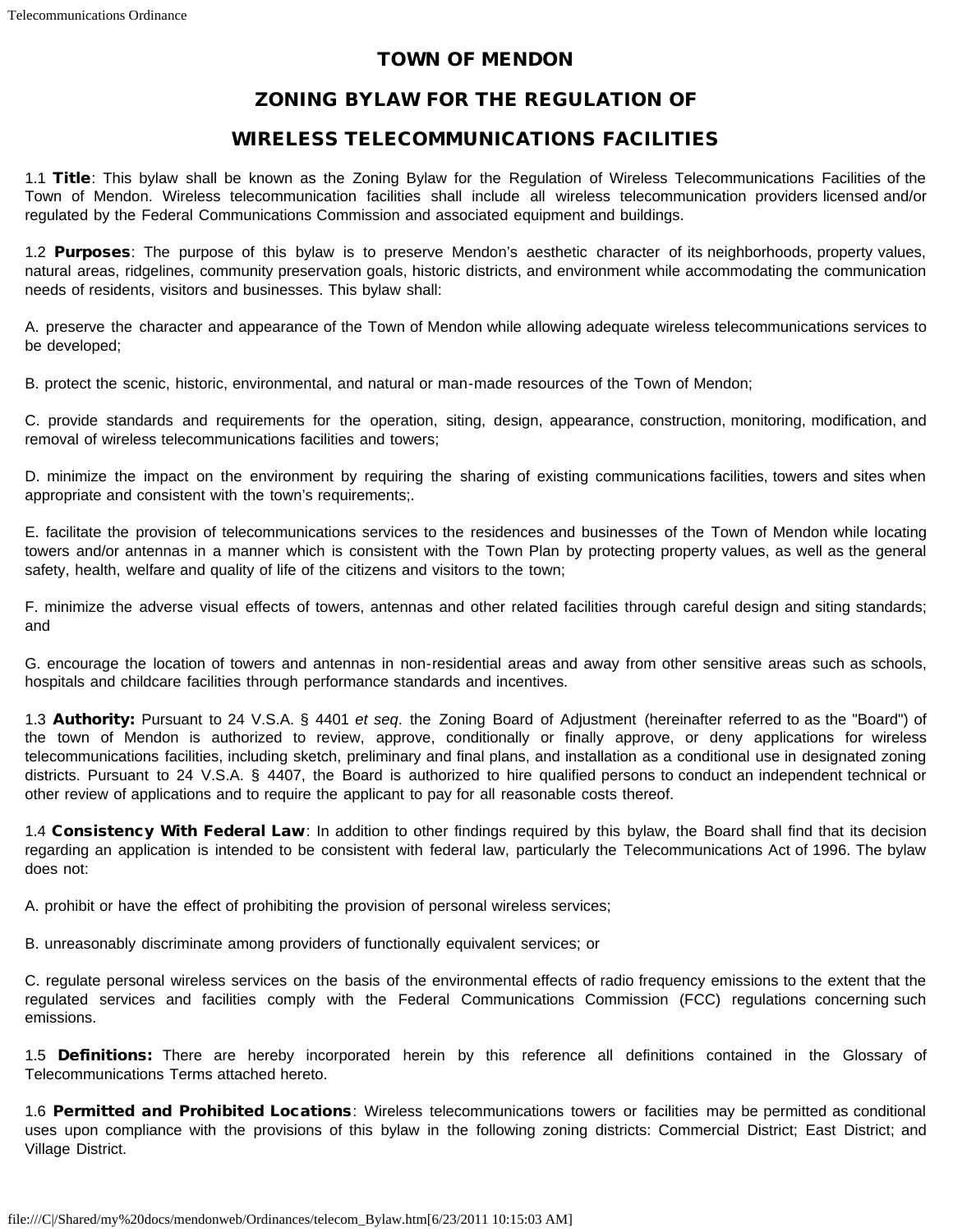Additionally, freestanding telecommunications towers or antennas over 20 feet in height may not be located in any of the following locations:

A. within two hundred (200) feet of a wetland designated by the State of Vermont or any Federal Agency,

B. the habitat of any Rare or Endangered Species recognized by the State of Vermont or any Federal Agency,

C. within one thousand (1000) feet horizontally from any Historic District or property already listed or eligible to be listed on the Federal Historic Register,

D. closer than two hundred (200) feet horizontally to the boundary of the property on which the tower is located,

E. closer than five hundred (500) feet horizontally to any structure existing at the time of the application which is used as either a primary or secondary residence, to the property of any school, or to any other building;.

F. within three hundred (300) feet horizontally of any river or perennial stream.

G. within five hundred (500) feet horizontally of a designated scenic road, highway or trail recognized by the State of Vermont or Federal Agency.

H. No tower may be erected which protrudes by more than twenty (20) feet above the average height of the surrounding trees.

I. in addition to the above, a safety zone must be established which is defined as twice the height of the tower where no other structures, recreational areas or storage of hazardous material can exist..

1.7 Small Scale Facilities / Exemptions: The placement of wireless telecommunications antennas, repeaters, or micro-cells on existing buildings, structures, roofs, or walls, which do not extend more than ten(10) feet from the same, or the installation of ground facilities less than twenty (20) feet in height, may be approved by the Administrative Officer, provided the antennas meet the applicable requirements of this bylaw, upon submission of:

A. final site and building plan;

B. report prepared by a qualified engineer indicating the structure's suitability for the telecommunications facility and that the proposed method of affixing the antenna or other device to the structure complies with standard engineering practices and requirements. Complete details of all fixtures and couplings and the exact point(s) of attachment shall be indicated.

C. a copy of the applicant's executed contract with the owner of the existing structure, however, such a device shall not located closer than fifty (50) feet from an existing residence.

The following telecommunications facilities are exempt from the requirements of this ordinance: police, fire, ambulance, and other emergency dispatch; amateur ( ham ) radio, citizens-band radio, single-use local business radio dispatch, and television antennas for home use.

No FCC-licensed telecommunications facility shall be considered exempt from this ordinance for any reason, whether or not said facility is proposed to share a tower or other structure with such exempt uses.

#### 1.8 Application Requirements for Wireless Telecommunications Facilities not Previously Covered:

An applicant for a permit must be a personal wireless service provider or FCC licensee or must provide a copy of its executed contract to provide land or facilities to such an entity, to the Administrative Officer at the time that an application is submitted. A permit shall not be granted for a tower or facility to be built on speculation.

No construction, alteration, modification (including the installation of any antenna for a new use) or installation of any wireless telecommunications tower or facility shall commence without a conditional use permit first being obtained from the Zoning Board of Adjustment.

In addition to information otherwise required in the town of Mendon's Zoning Bylaws, Subdivision Regulations and Town Plan, applicants for wireless telecommunications towers or facilities shall include the supplemental information listed below:

A. the name and address of the applicant, the record landowners and any agents of landowners or applicants, as well as an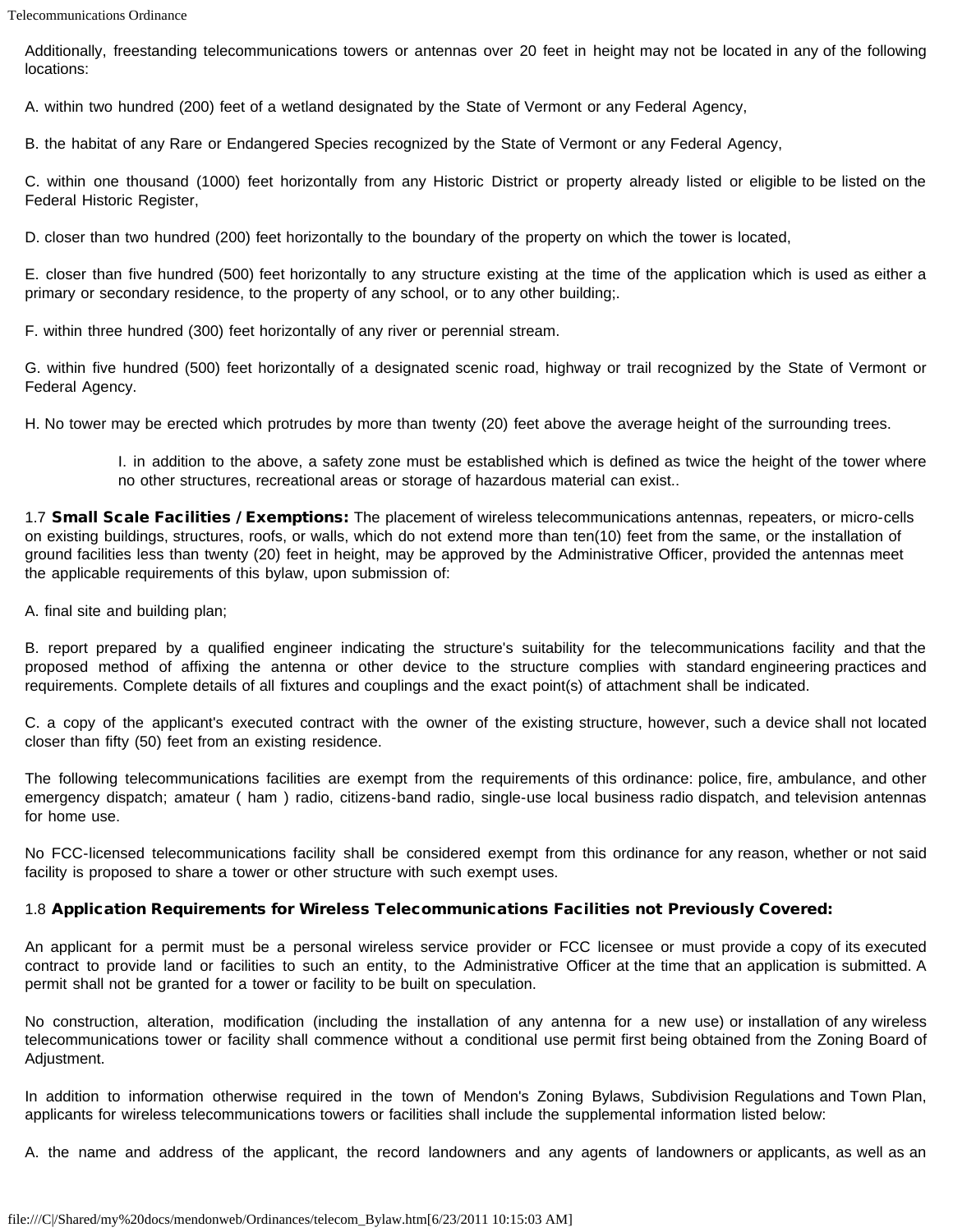applicant's registered agent and registered office; If the applicant is not a natural person, the name and address of the business and state in which it is incorporated or otherwise organized and the state in which it has its principal office. In the case of a partnership, the name and address of all partners;

B. the name, address, and telephone number of the person who is to be contacted and who is authorized to act in the event of an emergency regarding the structure or safety of the facility;

C. the names and addresses of the record owners of all abutting property, including those who may be separated by a road but who otherwise are adjacent;

D. a report from a qualified engineer that:

i. describes the facility's height, base dimensions, design, and elevation (this report shall be prepared by a licensed structural engineer);.

ii. documents the height above grade for all proposed mounting positions for antenna to be co-located on a telecommunications tower or facility and the minimum separation distances between antennas (this report shall be prepared by a radio frequency (RF) engineer);

iii. describes the tower's proposed capacity, including the number, height and type(s) of antenna(s) that the applicant expects the tower to accommodate (this report shall be prepared by a licensed structural engineer);

iv. demonstrate in the case of new tower proposals, that existing telecommunications sites, other existing structures, or other structures proposed by the applicant within five (5) miles of the proposed site cannot provide adequate coverage and adequate capacity to the town of Mendon. The documentation shall include for each facility site or proposed site within such radius the exact location; ground elevation, height of tower or structure, and sufficient additional data to allow the independent reviewer to verify that other locations will not be suitable;

v. demonstrate that the applicant has analyzed the feasibility of using "repeaters" or micro-cells in conjunction with all facility sites listed in compliance with Section 1.8. D. iv above to provide coverage to the intended service area;

vi. describes potential changes to those existing facilities or sites in their current state that enable them to provide adequate coverage;

vii. describes the output frequency, number of channels, sector orientation, and power output per channel, for each proposed for each antenna.

vii. includes a written explanation for use of the proposed facility, including reasons for seeking capacity in excess of immediate needs, as well as plans for additional development and coverage within the town of Mendon;

ix. demonstrates the tower's compliance with the Town's structural standards and setbacks for towers and support structures;

x. provides assurance that at the proposed site the applicant will establish and maintain compliance with all FCC rules and regulations, particularly with respect to radio frequency exposure. (the Zoning Board of Adjustment or Administrative Officer may hire independent engineers to perform evaluations at unannounced times of compliance with the FCC regulations, standards and requirements on an annual basis;

xi. include other information required by the Board that is necessary to evaluate the request; and include an engineer's certification stamp and registration number, where appropriate;

xii. a letter of intent committing the facility owner and his or her successors to permit shared use of the facility if the additional user agrees to meet the requirements of the existing approval or reasonable terms and conditions for shared use.

E. a copy of the applicant's executed contract with the owner of the existing structure (to be provided to the Administrative Officer at the time an application is submitted) for a facility to be installed on an existing structure;

F. as required by the National Environmental Policy Act (NEPA) as administered by the FCC, a complete Environmental Assessment (EA) draft or final report describing the probable impacts of the proposed facility; and.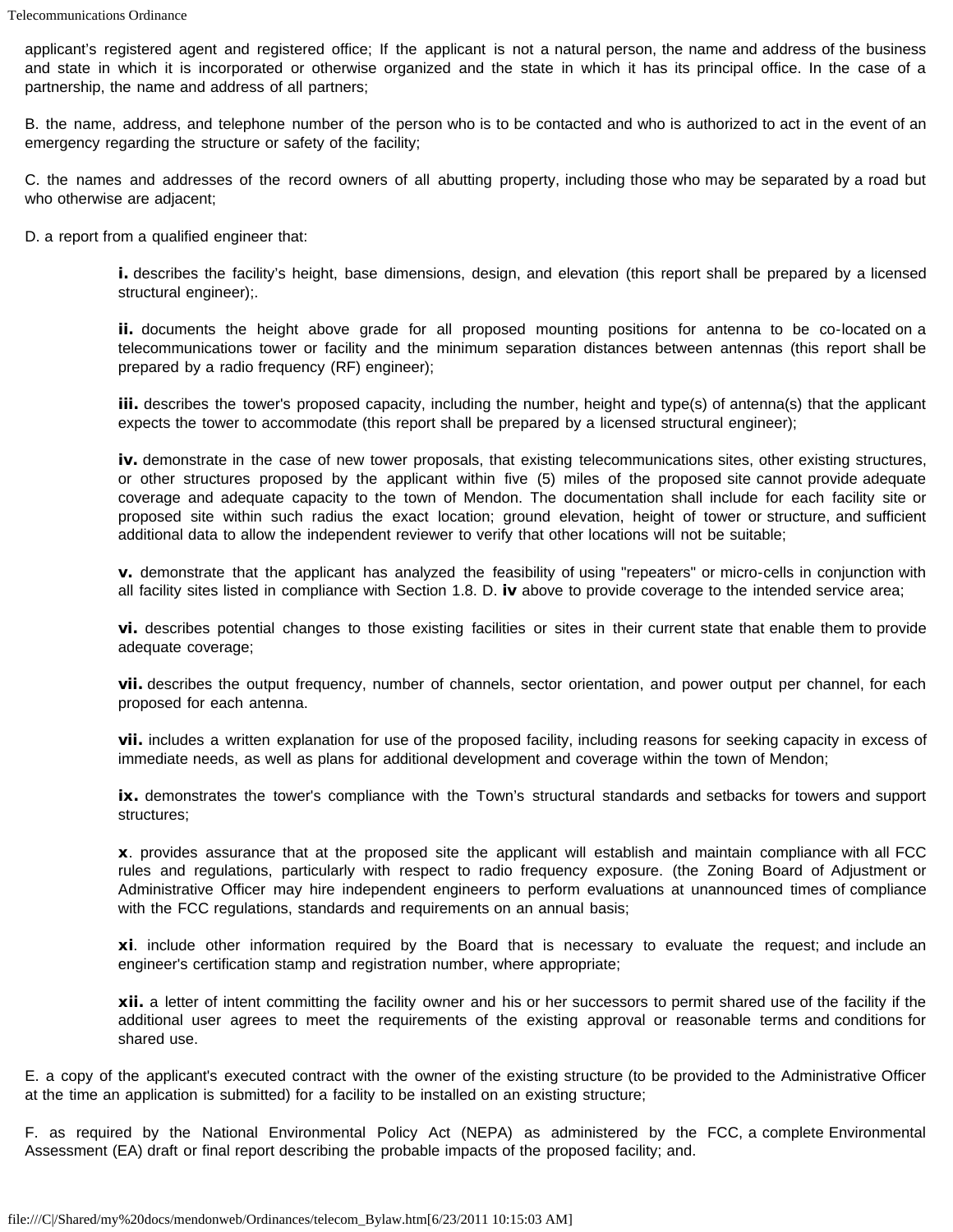G. a copy of the application or draft application for an Act 250 permit, (the permit application shall be signed under the pains and penalties of perjury.)

1.9 Site Plan Requirements for Wireless Telecommunications Facilities not Covered under Section 1.7: In addition to site plan requirements found elsewhere in the Town of Mendon's Zoning Bylaws, Subdivision Regulations, and Town Plan, site plans for wireless telecommunications facilities shall include the following supplemental information:

A. Location Map using a copy of a portion of the most recent USGS Quadrangle map showing the area within at least a two-mile radius of the proposed facility site;

B. Vicinity Map showing the entire vicinity within a two thousand, five hundred (2500) foot radius of the facility site, including the facility or tower, topography, public and private roads and driveways, buildings and structures, water bodies, wetlands, landscape features, historic sites, and habitats for endangered species. It shall indicate the property lines of the proposed facility site parcel and all easements or rights of way needed for access from a public way to the facility;

C. proposed site plan of the entire development indicating all improvements including landscaping, utility lines, guy wires, screening, roads and other requisites .

D. elevations showing all facades and indicating all exterior materials, designs, color(s) and other features of towers, buildings, and associated facilities;

E. Computer generated photo simulations of the proposed facility showing the facility from all public rights-of -way and any adjacent property from which it may be visible; each photo must be labeled with the line of sight, elevation, and with the date taken imprinted on the photograph. The photos must show the color of the facility and method of screening;

F. In the case of a proposed site that is forested, the approximate average height of the existing vegetation within two hundred (200) feet of the tower base;.

G. construction sequence and time schedule for completion of each phase of the entire Project.Plan shall be drawn at a minimum scale of one (1) inch equals fifty (50) feet;

H. a schematic of the network segment showing the three (3) previous and three (3) following towers indicating the service radius provided by each tower; and

I. a current measure of radio frequency emissions at the proposed construction site and an estimate of radio frequency emissions after the tower is operational.

1.10. Co-location Requirements: An application for a new wireless telecommunications facility shall not be approved unless the Zoning Board of Adjustment finds that the facilities planned for the proposed structure cannot be accommodated on an existing or approved tower or structure due to one or more of the reasons listed below:

A. The proposed antennas and equipment would exceed the structural or spatial capacity of the existing or approved tower or facility as documented by a qualified engineer licensed to practice in the State of Vermont. Additionally, the existing or approved tower cannot be reinforced, modified or replaced to accommodate planned or equivalent equipment, to provide coverage and capacity comparable to that of the proposed facility.

B. The proposed antennas and equipment would cause interference materially impacting the usefulness of other existing or permitted equipment at the existing or approved tower or facility as documented by a qualified engineer and such interference cannot be mitigated at a reasonable cost.

C. The proposed antennas and equipment, either alone or together with existing facilities, equipment or antennas, would create excessive radio frequency exposure.

D. Existing or approved towers and structures cannot accommodate the planned equipment at a height necessary to function reasonably or are too far from the area of needed coverage to function reasonably as documented by a qualified engineer.

E. Aesthetic reasons make it unreasonable to locate the planned telecommunications equipment upon an existing or approved tower or building.

F. There is no existing or approved tower in the area in which coverage is sought.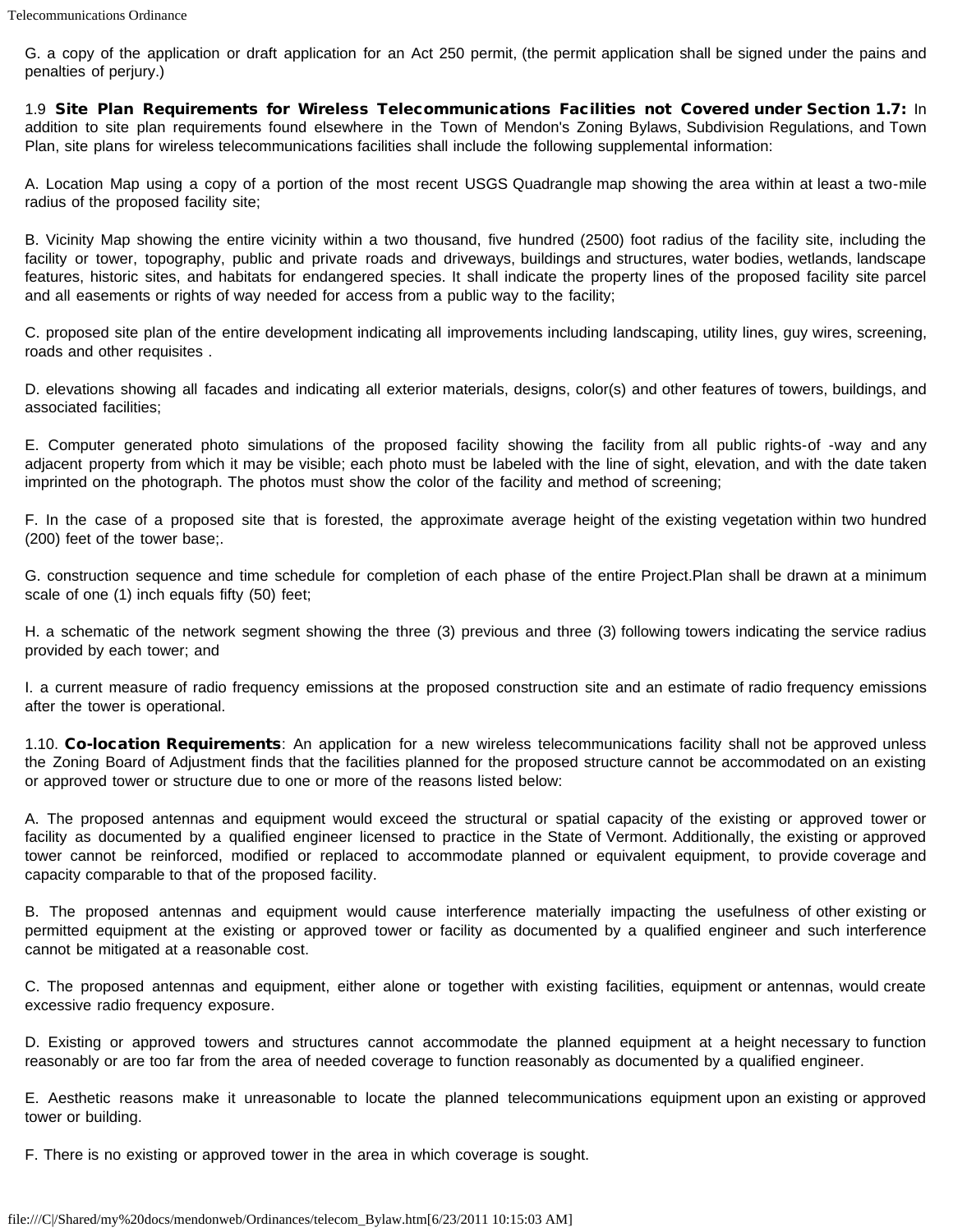G. Other unforeseen specific reasons make it unreasonable to locate the planned telecommunications equipment upon an existing or approved tower or building.

Towers must be designed to allow for future placement of antennas upon the tower and to accept antennas mounted at varying heights up to the maximum permitted height. Towers shall be designed structurally and in all other respects to accommodate both the applicant's antennas and additional antennas up to the maximum permitted height.

1.11 Access Roads and Above Ground Facilities: Where the construction of new wireless telecommunications towers and facilities requires construction of or improvement to access roads, such new or improved roads shall follow the contour of the land and be constructed or improved within forest or forest fringe areas not in open fields. Plans for said roads shall be reviewed and approved by the Town of Mendon Road Commissioner with regard to water run-off. Utility or service lines shall be designed and located so as to minimize or prevent disruption to the scenic character or beauty of the area. The Town may require closure of access roads to vehicles following facility construction where it is determined that site conditions warrant the same and where maintenance personnel can reasonably access the facility site on foot.

1.12 Tower and Antenna Design Requirements: Proposed facilities shall not interfere unreasonably with the view from any public park, natural scenic vista, historic building or district, or major view corridor. Height and mass of facilities shall not exceed that which is essential for the intended use and public safety.

A. Towers, antennas and any necessary support structures shall be designed to blend into the surrounding environment through the use of any such method of color camouflaging, architectural treatment, except in cases in which the Federal Aviation Authority (FAA), state or federal authorities have dictated color. Use of stealth design, including imitation natural features, may be required in visually sensitive locations.

B. In order to protect public safety and to preserve the scenic character and appearance of the area, the height limit for towers, antennas and tower-related fixtures shall be not more than twenty (20) feet above the average height of the tree line measured within one hundred (100) feet of the highest vertical element of the telecommunications facility. Notwithstanding the above, additional height may be approved upon a finding by the Zoning Board of Adjustment that the additional height is necessary in order to provide adequate coverage in the town of Mendon or to accomplish collocation of facilities and that the additional height will not cause an undue visual impact on the scenic character or appearance of the area.

C. Towers, antennas and any necessary support structures shall be designed to avoid having an undue adverse aesthetic impact on prominent ridgelines and hilltops. In determining whether a tower's aesthetic impact would be undue and adverse, the Board will consider:

i. the period of time during which the proposed tower would be viewed by the traveling public on a public highway, trail path or other byways recognized by any local, state or federal agency including the Appalachian, or Long Trail(s) ;

ii. the frequency of the view experienced by the traveling public;

iii. the degree to which the tower would be screened by existing vegetation, the topography of the land, and existing structures;

iv. background features in the line of sight to the proposed tower that obscure the facility or make it more conspicuous;

v. the distance of the proposed tower from the view point and the proportion of the facility that is visible above the skyline;

vi. the sensitivity or unique value of a particular view affected by the proposed tower; and

vii. significant disruption of a viewshed that provides context to a historic or scenic resource. The Board shall have the authority to impose conditions consistent with the purpose of this section in approving a proposed facility.

Furthermore, the Board may designate an alternative location for the tower to be evaluated by the applicant if it is determined that the original proposed location would result in undue adverse aesthetic impacts. In consideration of this, the applicant may revise its application to include such a site, assuming it is available to the applicant and feasible to meet the applicant's communication objectives.

D. All buildings and structures accessory to a tower, except for electric power poles where specifically exempted by the Board, shall meet the minimum setback requirements of the underlying zoning district or setback requirements specified in this bylaw. If the minimum setbacks of the underlying zoning district are less than the height of the tower, including antennas or other vertical appurtenances, the minimum distance from the tower to any property line shall be no less than the height of the tower, including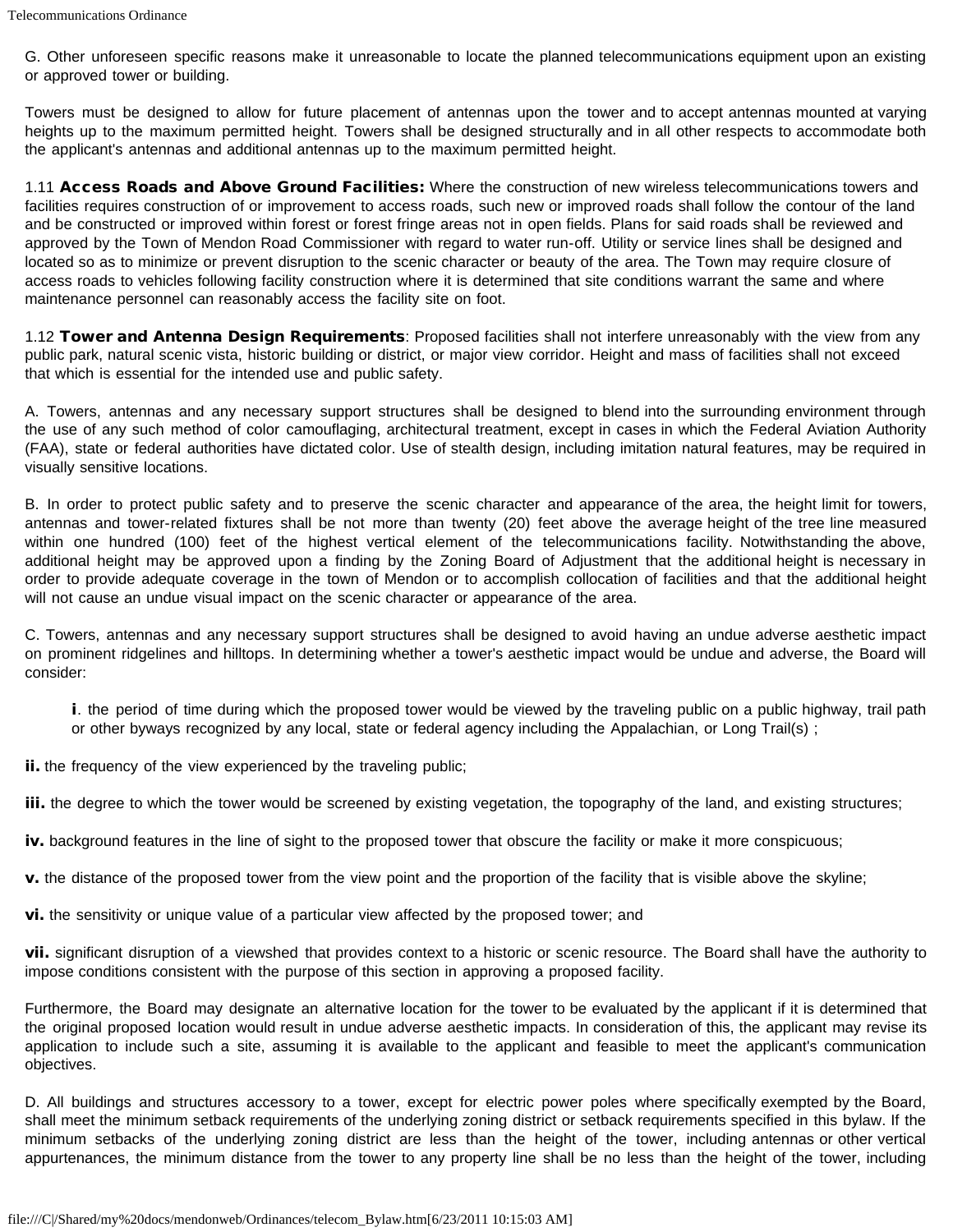antennas and other vertical appurtenances.

E. Ground mounted equipment or antennas as well as buildings and structures accessory to a tower shall be screened from view by suitable vegetation, except where a design of non-vegetative screening better complements the architectural character of the surrounding neighborhood. A planted or vegetative screen shall be a minimum of ten (10) feet in depth with a minimum height of six (6) feet and shall have the potential to grow to a height of at least fifteen(15) feet at maturity. Existing on-site vegetation outside the immediate site for the wireless facility shall be preserved or improved. Disturbance to existing topography shall be minimized unless the disturbance is demonstrated to result in less visual impact on the facility from surrounding properties and other vantage points and is approved in advance by the Board.

1.13 Amendments to Existing Wireless Telecommunications Facility Permit: An alteration or addition to a previously approved wireless telecommunications facility shall require a permit amendment when any of the following are proposed:

A. change in the number of buildings or facilities permitted on the site;

B. addition or change of any equipment resulting in greater visibility or structural windloading, or additional height of the tower, including profile of additional antennas, not specified in the original application; and

C. change in radio frequency emissions.

1.14 Tower Lighting and Signs; Noise Generated by Facility: Unless required by the Federal Aviation Administration ("FAA"), no lighting of towers is permitted. In any case where a tower is determined to need obstruction marking or lighting, the applicant must demonstrate that it has or will request the least visually obtrusive marking and/or lighting scheme in FAA applications. Copies of required FAA applications shall be submitted in advance by the applicant. Heights may be reduced to eliminate the need for lighting or another location selected.

No commercial signs or lettering shall be placed on a tower or facility. Signage

shall be limited to that required by federal or state regulation.

The Board may impose conditions to minimize the effect of noise from the operation of machinery or equipment upon adjacent properties.

1.15 Temporary Wireless Communication Facilities: Any wireless telecommunications facility designed for temporary use is subject to the following requirements.

A. Use of a temporary facility is permitted only if the owner has received a temporary use permit from the town of Mendon.

B. Temporary facilities are permitted for no longer than five (5) days use during a special event.

C. The maximum height of a temporary facility is fifty (50) feet from grade.

D. Temporary facilities must comply with all applicable portions of these regulations.

1.16 Continuing Obligations: Upon receiving a permit, the permittee shall demonstrate annually by testing that he or she is in compliance with all FCC standards and requirements regarding radio frequency exposure and provide to the Board in writing the basis for his or her representations. (Submission of measurements assumes that they were necessary to demonstrate compliance. Most compliance can be established by other means.) Failure to comply with continuing obligations will make the operator subject to fines by the Town of Mendon.

1.17 Facility Removal: Abandoned, unused, obsolete, or noncompliant towers or facilities governed under this bylaw shall be removed as follows:

A. The owner of a facility/tower shall annually no later than the close of business on January 15, (or the preceding Friday in the event that January 15 is on a weekend or holiday) file a declaration with the Town of Mendon's Administrative Officer certifying the continuing safe operation of every facility/tower installed subject to these regulations. Failure to file a declaration by the above deadline shall mean that the facility/tower is no longer in use and considered abandoned.

B. Abandoned or unused towers or facilities shall be removed within one hundred and eighty (180) days of cessation of operations at the site unless a time extension is approved by the Zoning Board of Adjustment. In the event the tower or facility is not removed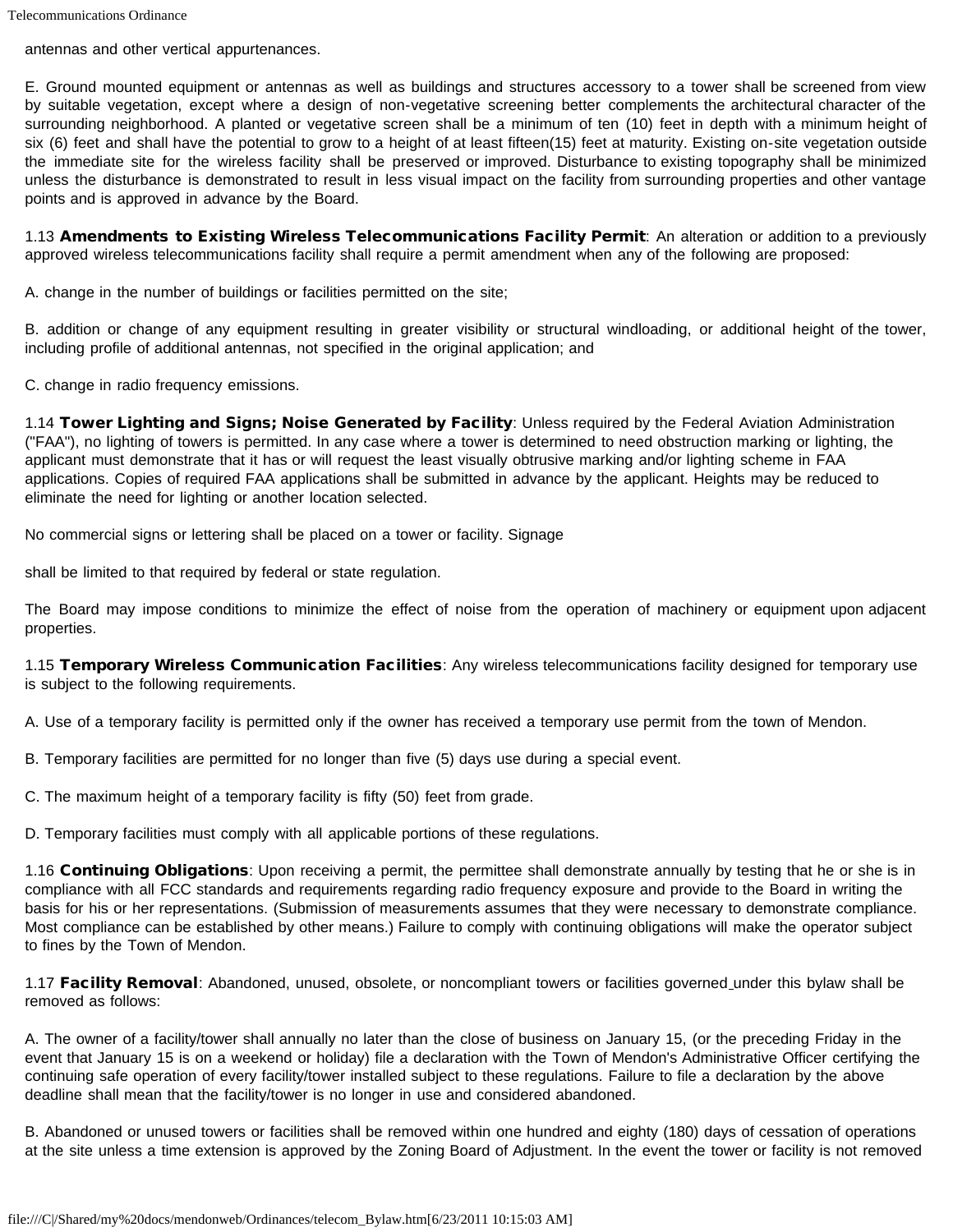by such date, the town shall notify the owner and may remove the tower or facilities. Costs of removal shall be assessed against the property or tower owner.

C. Towers and facilities which are constructed in violation of permit conditions or application representations shall be removed within one hundred and eighty (180) days of cessation of operations at the site unless a time extension or negotiated solution is approved by the Zoning Board of Adjustment. In the event the tower or facility is not removed within 180 days of notification of such a violation, the municipality may remove the tower or facilities. Costs of removal shall be assessed against the property or tower owner.

D. The Applicant shall as a condition of the conditional use permit provide a financial surety bond payable to the town of Mendon and acceptable to the Board to cover the cost of maintenance or removal of the facility and remediation of the landscape for use should the above clauses be invoked.

E. Any costs allowable above shall include any costs of enforcement including costs of legal actions and attorneys' fees and shall constitute a lien on the premises where the tower/facility is located that may be foreclosed in compliance with Vermont foreclosure law.

1.18 Additional Conditions for the Zoning Board of Adjustment: In addition to all of the requirements of this bylaw, the Board may take the following actions and impose any or all of the following conditions regarding the construction of a tower or facility:

A. If the Board finds that there is a more desirable site at or near the proposed site which is available to the applicant for substantially the same cost including but not limited to the cost of acquisition or rent, construction and maintenance, that will be substantially the same technically as the proposed site, then the Board may require the applicant to use such other site.

B. Considerations making a location "more desirable" may include the visible impact of the tower or facility from roads, recreation trails and recreation areas, and existing developed areas, as well as other considerations that the Board may reasonably find to be significant.

C. If the Board finds that a tower or facility may be moved to cause better screening of vegetation or other natural or man made obstructions without losing significant technical function the Board may require such movement.

D. The board has the authority, subject to state and federal law and subject to technical function requirements, to dictate the color of the tower or facility to best blend in with character of the surrounding landscape or manmade improvements.

E. The Board may impose restrictions of size and height of the tower or facility if based upon reasonable, credible evidence, the tower or facility as so restricted by the Board, still has the capacity to function as required reasonably by the applicant

1.19 Maintenance Requirements: The Applicant at its sole cost and expense shall maintain all facilities. Such maintenance shall include, but not be limited to, painting, structural integrity, and landscaping. In the event the applicant fails to maintain the facility, the town of Mendon may undertake such maintenance at the sole expense of the applicant or landowner.

1.20 **Insurance Requirements**: The facility owner shall maintain adequate insurance of not less than one million (\$1,000,000) dollars on all facilities.

1.21 Fees: Fees for filing an application to build or alter a wireless telecommunications facility shall be five hundred (\$500) dollars for small scale facilities (see Section 1.7) and one thousand, five hundred (\$1500) dollars for all other facilities. The applicant will be responsible for all additional fees and costs which may result from the town hiring consultants or engineers to develop an independent technical assessment of the application plan during the review and permitting process. No action will be taken on any application until said fees are paid. These fees are non-refundable.

1.22 **Enforcing Agent**: The Administrative Officer shall be the agent to enforce the provisions of this bylaw.

1.23 Severability: If any portion of this bylaw is held unconstitutional or invalid by a court of competent jurisdiction, the remainder of this bylaw shall not be affected.

1.24 Effective Date: This bylaw shall be effective on January 15, 2002.

### GLOSSARY OF TELECOMMUNICATIONS TERMS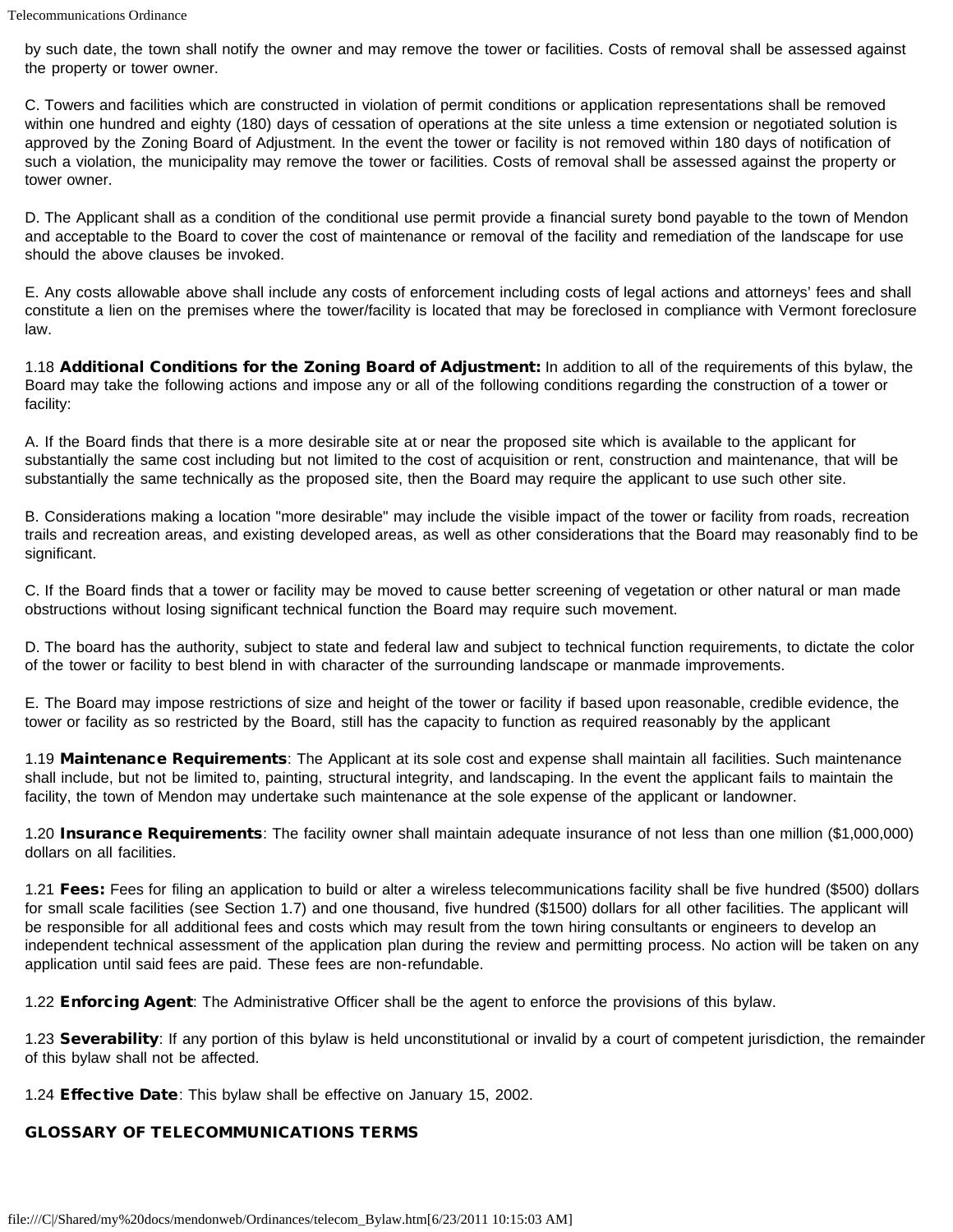Adequate Capacity: Capacity for wireless telephony is considered to be "adequate" if the grade of service ("GOS") is p.05 or better for median teletraffic levels offered during the typical busy hour, as assessed by direct measurement of the facility in question. The GOS shall be determined by the use of standard Erlang B calculations. As call blocking may occur in either the land line or radio portions of a wireless network, Adequate Capacity for this regulation shall apply only to the capacity of the radio components. Where capacity must be determined prior to the installation of the personal wireless services facility in question, Adequate Capacity shall be determined on the basis of a 20% busy hour (20% of all offered traffic occurring within the busiest hour of the day), with total daily traffic based on aggregate estimates of the expected traffic in the coverage area.

Adequate Coverage: Coverage for wireless telephony is "adequate" within that area surrounding a base station where the predicted or measured median field strength of the transmitted signal is such that most of the time, transceivers properly installed and operated will be able to communicate with the base station without objectionable noise (or excessive bit-error-rate for digital) and without calls being dropped. In the case of cellular communications in a rural environment, this would be a signal strength of at least -90 dBm. It is acceptable for there to be holes within the area of adequate coverage as long as the signal regains its strength further away from the base station. The outer boundary of the area of adequate coverage, however, is that location past which the signal does not regain.

Affiliate: When used in relation to an operator, another person who directly or indirectly owns or controls, is owned or controlled by, or is under common ownership or common control with the operator, or an operator's principal partners, shareholders, or owners of some other ownership interest. When used in relation to the municipality, any agency, board, authority or political subdivision affiliated with the municipality or other person in which the municipality has legal or financial interest.

Alternative Design Tower Structure: Artificial trees, clock towers, bell steeples, light poles, silos and similar alternativedesign mounting structures that camouflage or conceal the presence of antennas or towers (see also Stealth Facility).

Antenna: A device for transmitting and/or receiving electromagnetic waves, which is attached to a tower or other structure.

Antenna Height: The vertical distance measured from the base of the antenna support structure at grade to the highest point of the structure. If the support structure is on a sloped grade, then the average between the highest and lowest grades shall be used in calculating the antenna height.

Antenna Support Structure: Any pole, telescoping mast, tower tripod, or any other structure which supports a device used in the transmitting and/or receiving of electromagnetic waves.

Applicant: A person who applies for a telecommunications facility siting. An applicant can be the telecommunications service provider with the owner's written permission (or other legally designated representative) or the owner of the property.

Available Space: The space on a tower or structure to which antennas of a telecommunications provider are both structurally able and electromagnetically able to be attached.

**Base Station:** The primary sending and receiving site in a telecommunications facility network. More than one base station and/or more than one variety of telecommunications provider can be located on a single tower or structure.

**Board:** The town of Mendon Board of Zoning Adjustment.

Bulletin 65: Published by the Federal Communications Commission (FCC) Office of Engineering and Technology specifying radiofrequency radiation levels and methods to determine compliance.

Cell Site: A tract or parcel of land that contains a cellular communication antenna, its support structure, accessory building(s), and parking, and may include others uses associated with and ancillary to cellular communications transmission.

Cellular Service: A telecommunications service that permits customers to use wireless, mobile telephones to connect, via lowpower radio transmission sites called cell sites, either to the public switched network or to other mobile cellular phones.

Cellular Telecommunications: A commercial Low Power Mobile Radio Service bandwidth licensed by the FCC to providers in a specific geographical area in which the radio frequency spectrum is divided into discrete channels which are assigned in groups to geographic cells within a service area and which are capable of being reused in different cells within the service area.

Cellular Telecommunications Facility: Consists of the equipment and structures at a particular site involved in receiving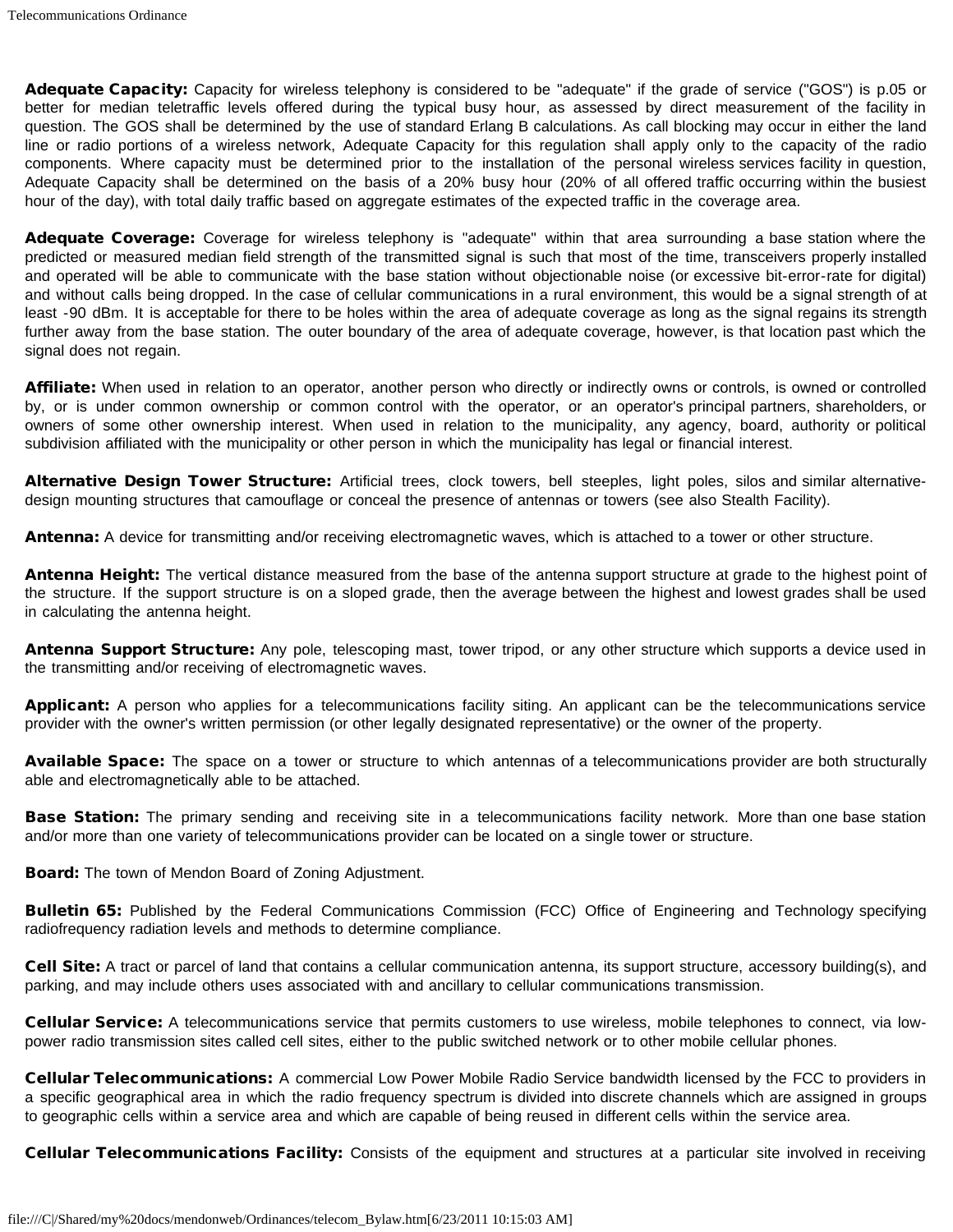telecommunication or radio signals from mobile radio communications sources and transmitting those signals to a central switching computer which connects the mobile unit with the land-based telephone lines.

Channel: The segment of the radiation spectrum to or from an antenna which carries one signal. An antenna may radiate on many channels simultaneously.

Collocation: Locating wireless communications equipment from more than one provider on a single site.

Common Carrier: An entity licensed by the FCC or a state agency to supply local and/or long distance telecommunications services to the general public at established and stated rates.

Communication Equipment Shelter: A structure located at a base station designed principally to enclose equipment used in connection with telecommunications transmissions.

Communication Tower: A guyed, monopole, or self-supporting tower, constructed as a free standing structure or in association with a building, other permanent structure or equipment, containing one or more antennas intended for transmitting and/or receiving television, AM/FM radio, digital, microwave, cellular, telephone, or similar forms of electronic communication.

Communications Facility: A land facility supporting antennas and/or microwave dishes that sends and/or receives radio frequency signals. Communications facilities may include structures, towers or accessory buildings.

dBm: Unit of measure of the power level of a signal expressed in decibels above 1 milliwatt.

Directional Antenna: An antenna or array of antennas designed to concentrate a radio signal in a particular area.

Dish Antenna: A dish-like antenna used to link communications sites together by wireless transmission of voice or data. Also called microwave antenna or microwave dish antenna.

Facility Site: A property, or any part thereof, which is owned or leased by one or more telecommunications facility(s) and where required landscaping is located.

FCC: Federal Communications Commission. The government agency responsible for regulating telecommunications in the United States.

Frequency: The number of cycles completed each second by an electromagnetic wave measured in hertz (Hz).

GHz: Gigahertz. One billion hertz

Hertz: (Hz) One hertz is the frequency of an electric or magnetic field which reverses polarity once each second, or one cycle per second.

Location: References to site location shall be the exact longitude and latitude, to the nearest tenth of a second. Bearing or orientation should be referenced to true North.

MHz: Megahertz, or one million hertz.

Micro-Cell: A low power mobile radio service telecommunications facility used to provide increased capacity in high call-demand areas or to improve coverage in areas of weak coverage.

Microwave Antenna: A dish-like antenna manufactured in many sizes and shapes used to link communication sites together by wireless transmission of voice or data.

Monitoring: The measurement, by the use of instruments in the field, of radiofrequency exposure from telecommunications facilities, towers, antennas or repeaters.

Monopole: A single self-supporting vertical pole with no guy wire anchors, usually consisting of a galvanized or other unpainted metal or a wooden pole with below grade foundations.

**Omnidirectional Antenna:** An antenna that is equally effective in all directions and whose size varies with the frequency and gain for which it is designed.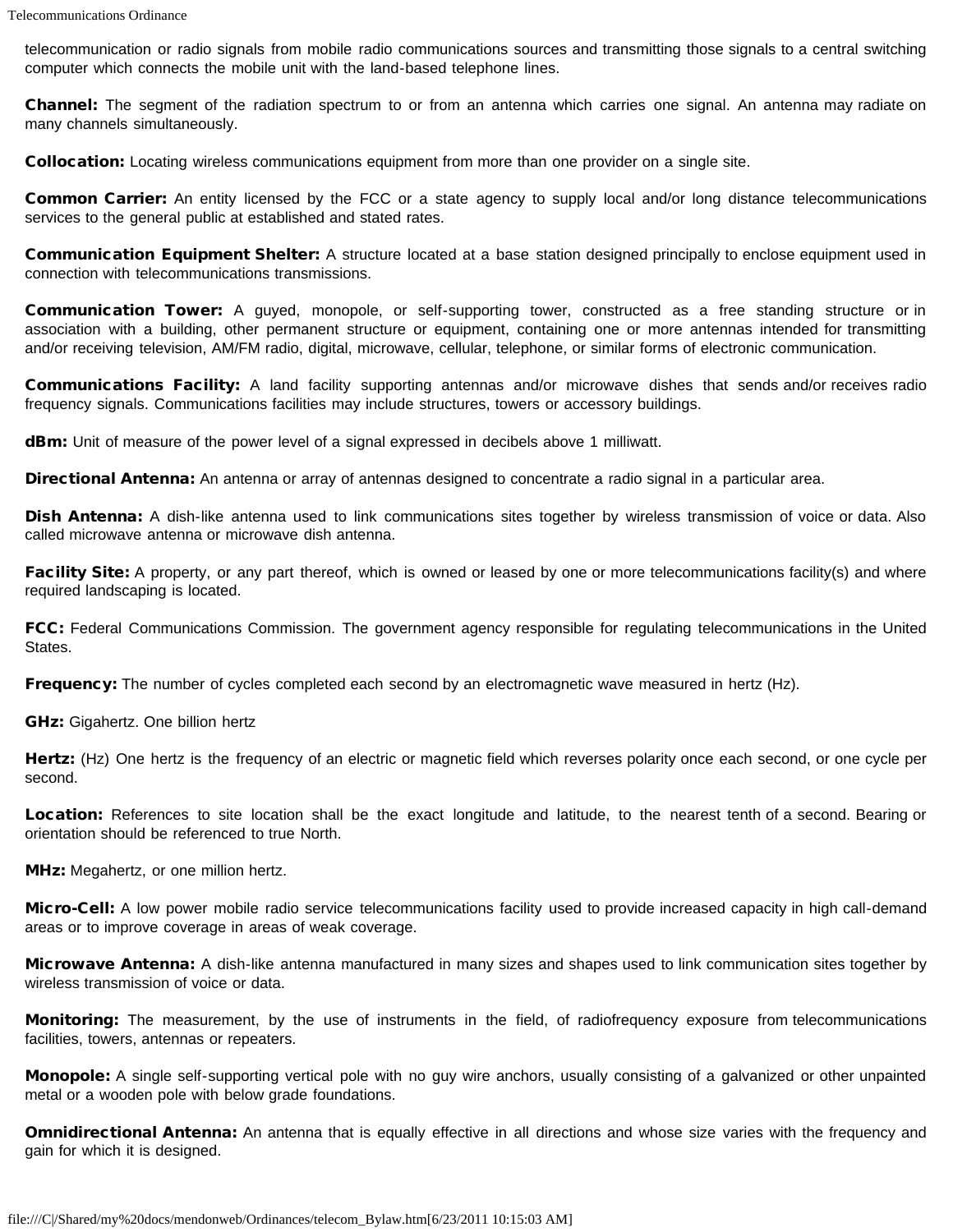Permit: Embodies the rights and obligations extended by the municipality to an operator to own, construct, maintain, and operate its facility within the boundaries of the municipality.

Personal Communications Services or PCS: Digital wireless telephone technology using higher frequency spectrum than cellular.

Personal Wireless Services: Commercial mobile services, unlicensed wireless exchange access services. These services include: cellular services, personal communications services, specialized mobile radio services, and paging services.

Preexisting Towers and Antennas: Any tower or antenna for which a permit has been issued prior to the effective date of these regulations.

Radiated-Signal Propagation Studies or Coverage Plots: Computer generated estimates of the signal emanating, and prediction of coverage, from antennas or repeaters sited on a specific tower or structure. The height above ground, power input and output, frequency output, type of antenna, antenna gain, topography of the site and its surroundings are all taken into account to create these simulations. They are the primary tools for determining a need and whether the telecommunications equipment will provide adequate coverage for that site.

Repeater: A small receiver/relay transmitter and antenna of relatively low power output designed to provide service to areas which are not able to receive adequate coverage directly from a base or primary station.

Roof and/or Building Mount Facility: A facility in which antennas are mounted to an existing structure on the roof (including rooftop appurtenances) or a building face.

Scenic View: A scenic view is a wide angle or panoramic field of sight and may include natural and/or manmade structures and activities. A scenic view may be from a stationary viewpoint or be seen as one travels along a roadway, waterway, or path. A view may be to a far away object, such as a mountain, or a nearby object.

Self-Supporting Tower: A communications tower that is constructed without guy wires.

Spectrum: Relating to any transmissions or reception of electromagnetic waves.

Stealth Facility: Any communications facility which is designed to blend into the surrounding environment. Examples of stealth facilities may include architecturally screened roof-mounted antennas, building-mounted antennas painted to match the existing structure, antennas integrated into architectural elements, antenna structures designed to look like light poles, and structures designed to resemble natural features such as trees or rock outcroppings. (See also Alternative Design Tower Structure.)

Structurally Able: The determination that a tower or structure is capable of carrying the load imposed by the proposed new antenna(s) under all reasonable predictable conditions as determined by professional structural engineering analysis.

**System:** The communications transmission system operated by a telecommunications service provider in the municipality or region.

Telecommunications Facility: All equipment (including repeaters) and locations of equipment with which a telecommunications provider transmits and receives the waves which carry their services. This facility may be sited on one or more towers or structure(s) owned and permitted by the provider or another owner or entity.

Telecommunications Provider: An entity licensed by the FCC to provide telecommunications services to individuals or institutions.

Temporary Wireless Communication Facility: Any tower, pole, antenna, etc., designed for use while a permanent wireless facility is under construction, or for a special event or conference.

**Tower:** A vertical structure for antenna(s) that provide telecommunications services.

View Corridor: A three dimensional area extending out from a viewpoint. The width of the view corridor depends on the focus of the view. The focus of the view may be a single object, such as a mountain, which would result in a narrow corridor, or a group of objects, such as a downtown skyline, which would result in a wide corridor. Panoramic views have very wide corridors and may include a 360-degree perspective. Although the view corridor extends from the viewpoint to the focus of the view, the mapped portion of the corridor extends from the viewpoint and is based on the area where base zone heights must be limited in order to